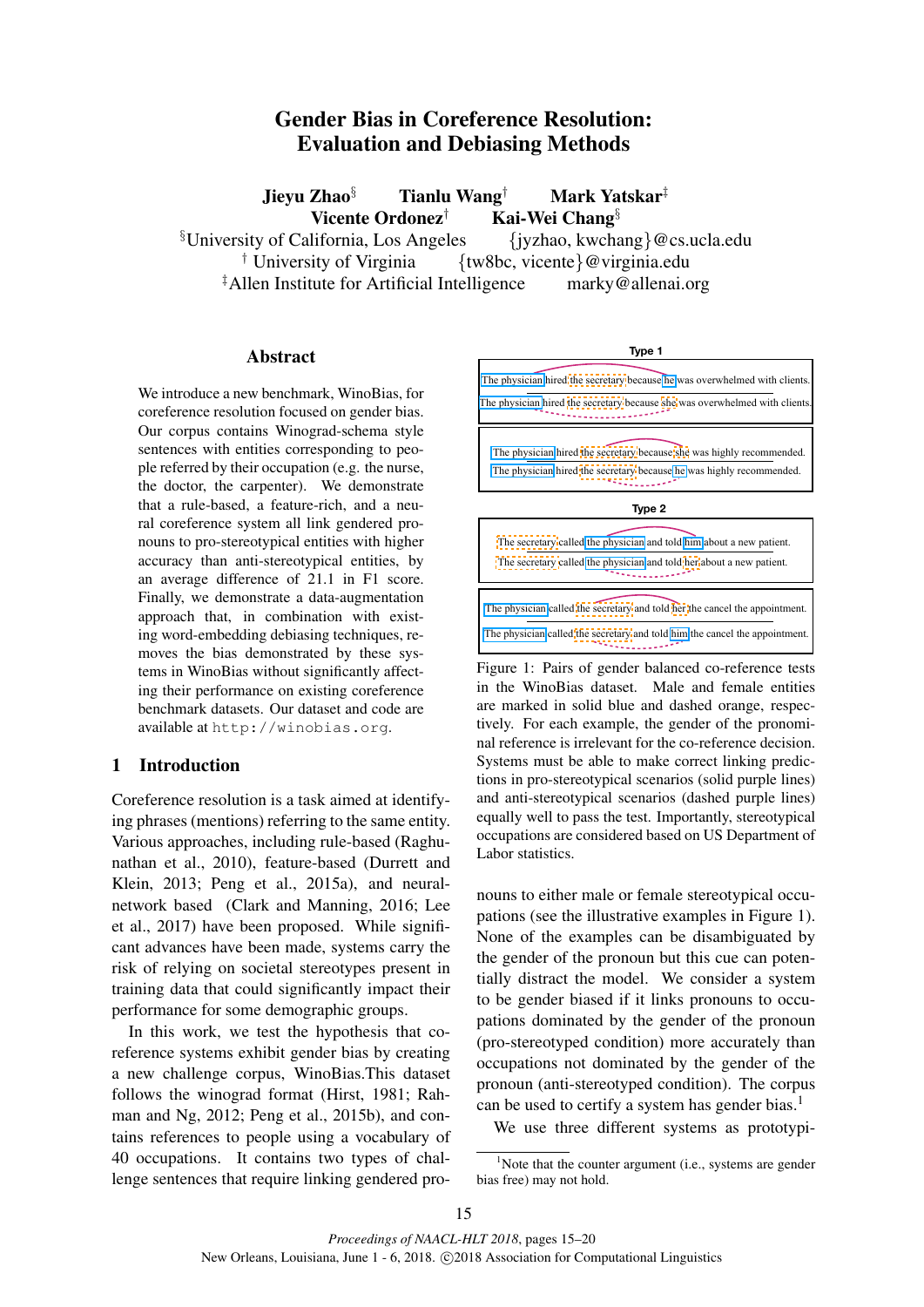cal examples: the Stanford Deterministic Coreference System (Raghunathan et al., 2010), the Berkeley Coreference Resolution System (Durrett and Klein, 2013) and the current best published system: the UW End-to-end Neural Coreference Resolution System (Lee et al., 2017). Despite qualitatively different approaches, all systems exhibit gender bias, showing an average difference in performance between pro-stereotypical and antistereotyped conditions of 21.1 in F1 score. Finally we show that given sufficiently strong alternative cues, systems can ignore their bias.

In order to study the source of this bias, we analyze the training corpus used by these systems, Ontonotes 5.0 (Weischedel et al., 2012).<sup>2</sup> Our analysis shows that female entities are significantly underrepresented in this corpus. To reduce the impact of such dataset bias, we propose to generate an auxiliary dataset where all male entities are replaced by female entities, and vice versa, using a rule-based approach. Methods can then be trained on the union of the original and auxiliary dataset. In combination with methods that remove bias from fixed resources such as word embeddings (Bolukbasi et al., 2016), our data augmentation approach completely eliminates bias when evaluating on WinoBias , without significantly affecting overall coreference accuracy.

# 2 WinoBias

To better identify gender bias in coreference resolution systems, we build a new dataset centered on people entities referred by their occupations from a vocabulary of 40 occupations gathered from the US Department of Labor, shown in Table 1.<sup>3</sup> We use the associated occupation statistics to determine what constitutes gender stereotypical roles (e.g. 90% of nurses are women in this survey). Entities referred by different occupations are paired and used to construct test case scenarios. Sentences are duplicated using male and female pronouns, and contain equal numbers of correct coreference decisions for all occupations. In total, the dataset contains 3,160 sentences, split equally for development and test, created by researchers familiar with the project. Sentences were created to follow two prototypical templates but annotators were encouraged to come up with scenar-

| Occupation          | %  | Occupation   | $\%$            |
|---------------------|----|--------------|-----------------|
| carpenter           | 2  | editor       | $\overline{52}$ |
| mechanician         | 4  | designers    | 54              |
| construction worker | 4  | accountant   | 61              |
| laborer             | 4  | auditor      | 61              |
| driver              | 6  | writer       | 63              |
| sheriff             | 14 | baker        | 65              |
| mover               | 18 | clerk        | 72              |
| developer           | 20 | cashier      | 73              |
| farmer              | 22 | counselors   | 73              |
| guard               | 22 | attendant    | 76              |
| chief               | 27 | teacher      | 78              |
| janitor             | 34 | sewer        | 80              |
| lawyer              | 35 | librarian    | 84              |
| cook                | 38 | assistant    | 85              |
| physician           | 38 | cleaner      | 89              |
| ceo                 | 39 | housekeeper  | 89              |
| analyst             | 41 | nurse        | 90              |
| manager             | 43 | receptionist | 90              |
| supervisor          | 44 | hairdressers | 92              |
| salesperson         | 48 | secretary    | 95              |

Table 1: Occupations statistics used in WinoBias dataset, organized by the percent of people in the occupation who are reported as female. When woman dominate profession, we call linking the noun phrase referring to the job with female and male pronoun as 'pro-stereotypical', and 'anti-stereotypical', respectively. Similarly, if the occupation is male dominated, linking the noun phrase with the male and female pronoun is called, 'pro-stereotypical' and 'antisteretypical', respectively.

ios where entities could be interacting in plausible ways. Templates were selected to be challenging and designed to cover cases requiring semantics and syntax separately.<sup>4</sup>

Type 1: [**entity1**] [interacts with] [**entity2**] [conjunction] [pronoun] [circumstances]. Prototypical WinoCoRef style sentences, where co-reference decisions must be made using world knowledge about given circumstances (Figure 1; Type 1). Such examples are challenging because they contain no syntactic cues.

Type 2: [**entity1**] [interacts with] [**entity2**] and then [interacts with] [pronoun] for [circumstances]. These tests can be resolved using syntactic information and understanding of the pronoun (Figure 1; Type 2). We expect systems to do well on such cases because both semantic and syntactic cues help disambiguation.

Evaluation To evaluate models, we split the data in two sections: one where correct coreference decisions require linking a gendered

<sup>2</sup>The corpus is used in CoNLL-2011 and CoNLL-2012 shared tasks, http://www.conll.org/previous-tasks

<sup>&</sup>lt;sup>3</sup>Labor Force Statistics from the Current Population Survey, 2017. https://www.bls.gov/cps/cpsaat11.htm

<sup>&</sup>lt;sup>4</sup>We do not claim this set of templates is complete, but that they provide representative examples that, pratically, show bias in existing systems.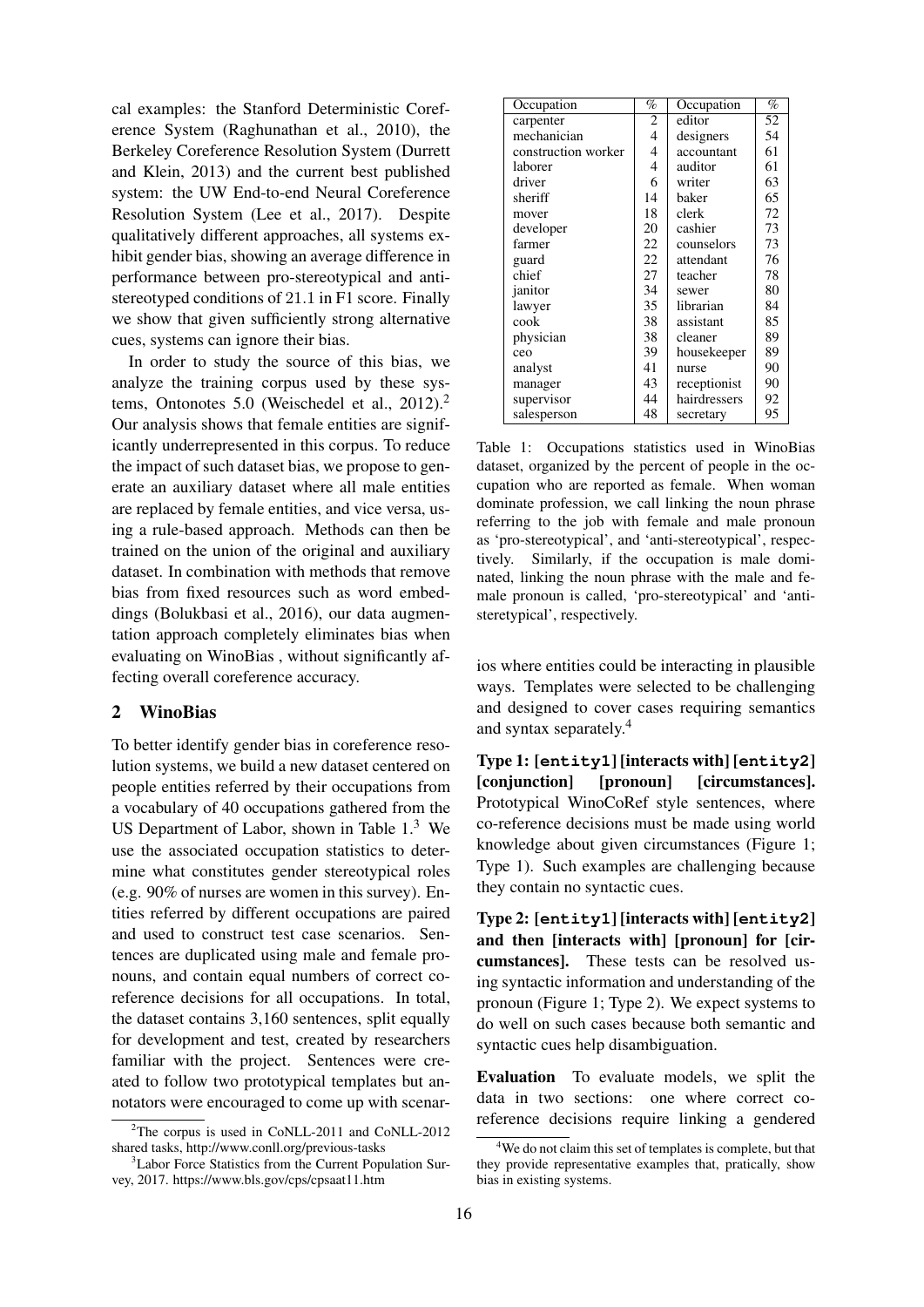pronoun to an occupation stereotypically associated with the gender of the pronoun and one that requires linking to the anti-stereotypical occupation. We say that a model passes the WinoBias test if for both Type 1 and Type 2 examples, prostereotyped and anti-stereotyped co-reference decisions are made with the same accuracy.

### 3 Gender Bias in Co-reference

In this section, we highlight two sources of gender bias in co-reference systems that can cause them to fail WinoBias: training data and auxiliary resources and propose strategies to mitigate them.

### 3.1 Training Data Bias

Bias in OntoNotes 5.0 Resources supporting the training of co-reference systems have severe gender imbalance. In general, entities that have a mention headed by gendered pronouns (e.g."he", "she") are over  $80\%$  male.<sup>5</sup> Furthermore, the way in which such entities are referred to, varies significantly. Male gendered mentions are more than twice as likely to contain a job title as female mentions.<sup>6</sup> Moreover, these trends hold across genres.

Gender Swapping To remove such bias, we construct an additional training corpus where all male entities are swapped for female entities and vice-versa. Methods can then be trained on both original and swapped corpora. This approach maintains non-gender-revealing correlations while eliminating correlations between gender and coreference cues.

We adopt a simple rule based approach for gender swapping. First, we anonymize named entities using an automatic named entity finder (Lample et al., 2016). Named entities are replaced consistently within document (i.e. "Barak Obama ... Obama was re-elected." would be annoymized to "E1 E2 ... E2 was re-elected." ). Then we build a dictionary of gendered terms and their realization as the opposite gender by asking workers on Amazon Mechnical Turk to annotate all unique spans in the OntoNotes development set.<sup>7</sup>

Rules were then mined by computing the word difference between initial and edited spans. Common rules included "she  $\rightarrow$  he", "Mr."  $\rightarrow$  "Mrs.", "mother"  $\rightarrow$  "father." Sometimes the same initial word was edited to multiple different phrases: these were resolved by taking the most frequent phrase, with the exception of "her  $\rightarrow$  him" and "her  $\rightarrow$  his" which were resolved using part-ofspeech. Rules were applied to all matching tokens in the OntoNotes. We maintain anonymization so that cases like "John went to his house" can be accurately swapped to "E1 went to her house."

#### 3.2 Resource Bias

Word Embeddings Word embeddings are widely used in NLP applications however recent work has shown that they are severely biased: "man" tends to be closer to "programmer" than "woman" (Bolukbasi et al., 2016; Caliskan et al., 2017). Current state-of-art co-reference systems build on word embeddings and risk inheriting their bias. To reduce bias from this resource, we replace GloVe embeddings with debiased vectors (Bolukbasi et al., 2016).

Gender Lists While current neural approaches rely heavily on pre-trained word embeddings, previous feature rich and rule-based approaches rely on corpus based gender statistics mined from external resources (Bergsma and Lin, 2006). Such lists were generated from large unlabeled corpora using heuristic data mining methods. These resources provide counts for how often a noun phrase is observed in a male, female, neutral, and plural context. To reduce this bias, we balance male and female counts for all noun phrases.

# 4 Results

In this section we evaluate of three representative systems: rule based, Rule, (Raghunathan et al., 2010), feature-rich, Feature, (Durrett and Klein, 2013), and end-to-end neural (the current state-ofthe-art), E2E, (Lee et al., 2017). The following sections show that performance on WinoBias reveals gender bias in all systems, that our methods remove such bias, and that systems are less biased on OntoNotes data.

WinoBias Reveals Gender Bias Table 2 summarizes development set evaluations using all three systems. Systems were evaluated on both types of sentences in WinoBias (T1 and T2), sepa-

 $5T_0$  exclude mentions such as "his mother", we use Collins head finder (Collins, 2003) to identify the head word of each mention, and only consider the mentions whose head word is gender pronoun.

<sup>&</sup>lt;sup>6</sup>We pick more than 900 job titles from a gazetteer.

<sup>&</sup>lt;sup>7</sup>Five turkers were presented with anonymized spans and asked to mark if it indicated male, female, or neither, and if male or female, rewrite it so it refers to the other gender.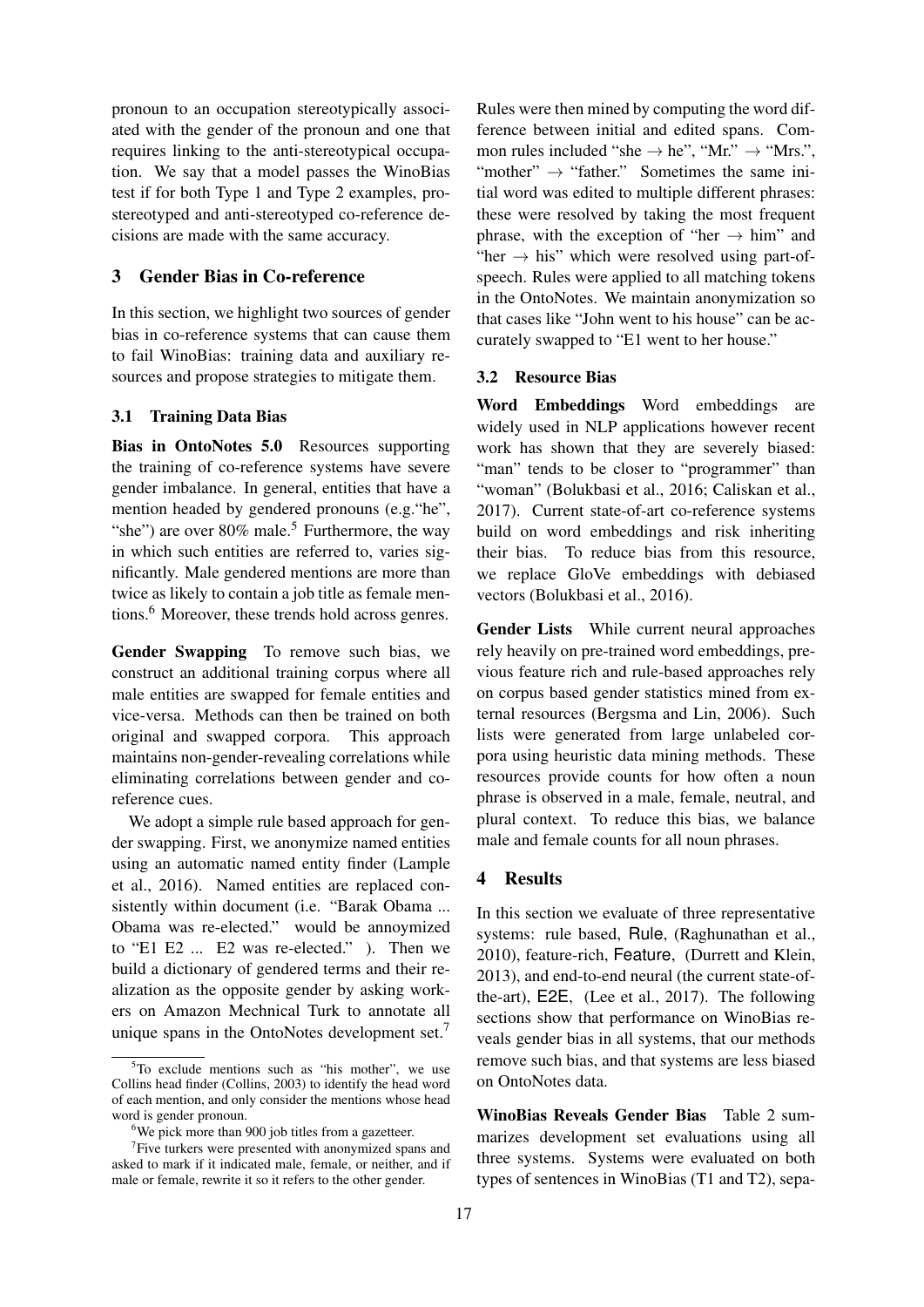| Method           | Anon.        | Resour. | Aug. | OntoNotes | $T1-p$ | $T1-a$ | Avg               | Diff    | $T2-p$ | T2-a | Avg  | Diff    |
|------------------|--------------|---------|------|-----------|--------|--------|-------------------|---------|--------|------|------|---------|
| E <sub>2</sub> E |              |         |      | 67.7      | 76.0   | 49.4   | 62.7              | $26.6*$ | 88.7   | 75.2 | 82.0 | $13.5*$ |
| E <sub>2</sub> E |              |         |      | 66.4      | 73.5   | 51.2   | 62.6              | $21.3*$ | 86.3   | 70.3 | 78.3 | $16.1*$ |
| E <sub>2</sub> E |              |         |      | 66.5      | 67.2   | 59.3   | 63.2              | $7.9*$  | 81.4   | 82.3 | 81.9 | 0.9     |
| E <sub>2</sub> E |              |         |      | 66.2      | 65.1   | 59.2   | 62.2              | $5.9*$  | 86.5   | 83.7 | 85.1 | $2.8*$  |
| E <sub>2</sub> E |              |         |      | 66.3      | 63.9   | 62.8   | 63.4              | 1.1     | 81.3   | 83.4 | 82.4 | 2.1     |
| Feature          |              |         |      | 61.7      | 66.7   | 56.0   | 61.4              | $10.6*$ | 73.0   | 57.4 | 65.2 | $15.7*$ |
| Feature          | $\checkmark$ |         |      | 61.3      | 65.9   | 56.8   | 61.3              | $9.1*$  | 72.0   | 58.5 | 65.3 | $13.5*$ |
| Feature          |              |         |      | 61.2      | 61.8   | 62.0   | 61.9              | 0.2     | 67.1   | 63.5 | 65.3 | 3.6     |
| Feature          | ✓            |         |      | 61.0      | 65.0   | 57.3   | 61.2              | $7.7*$  | 72.8   | 63.2 | 68.0 | $9.6*$  |
| Feature          |              |         |      | 61.0      | 62.3   | 60.4   | 61.4              | $1.9*$  | 71.1   | 68.6 | 69.9 | 2.5     |
| Rule             |              |         |      | 57.0      | 76.7   | 37.5   | $\overline{57.1}$ | $39.2*$ | 50.5   | 29.2 | 39.9 | $21.3*$ |

Table 2: F1 on OntoNotes and WinoBias development set. WinoBias results are split between Type-1 and Type-2 and in pro/anti-stereotypical conditions. \* indicates the difference between pro/anti stereotypical conditions is significant ( $p < .05$ ) under an approximate randomized test (Graham et al., 2014). Our methods eliminate the difference between pro-stereotypical and anti-stereotypical conditions (Diff), with little loss in performance (OntoNotes and Avg).

| Method           | Anon. | Resour. | Aug. | OntoNotes | $T1-p$     | $T1-a$ | Avg  | Diff            | ™<br>2-p | $T^{\prime}$<br><sup>-2-a</sup> | Avg  | Diff    |
|------------------|-------|---------|------|-----------|------------|--------|------|-----------------|----------|---------------------------------|------|---------|
| E <sub>2</sub> E |       |         |      | 67.2      | 74.9       | 47.    | 61.3 | 27<br>$^{0.2*}$ | 88.6     | ت د                             | 82.9 | $1.3*$  |
| E <sub>2</sub> E |       |         |      | 66.5      | 62.4       | 60.3   | 61.3 | 2.1             | 78.4     | 78.0                            | 78.2 | 0.4     |
| Feature          |       |         |      | 64.0      | 62.9       | 58.3   | 60.6 | $4.6*$          | 68.5     | cπ<br>8.'                       | 63.  | $10.7*$ |
| Feature          |       |         |      | 63.6      | 62.2       | 60.6   | 61.4 | 17<br>1.1       | 70.0     | 69.5                            | 69.7 | 0.6     |
| Rule             |       |         |      | 58.7      | 77<br>'2.U | $\sim$ | 54.8 | $34.5*$         | 47.8     | 26.6                            | 37.2 | $21.2*$ |

Table 3: F1 on OntoNotes and Winobias test sets. Methods were run once, supporting development set conclusions.

| Model   | Original | Gender-reversed |
|---------|----------|-----------------|
|         | 66.4     | 65.9            |
| Feature | 613      | ናበ 3            |

Table 4: Performance on the original and the genderreversed developments dataset (anonymized).

rately in pro-stereotyped and anti-stereotyped conditions  $(T1-p \text{ vs. } T1-a, T2-p \text{ vs. } T2-a)$ . We evaluate the effect of named-entity anonymization (Anon.), debiasing supporting resources $8$  (Resour.) and using data-augmentation through gender swapping (Aug.). E2E and Feature were retrained in each condition using default hyperparameters while Rule was not debiased because it is untrainable. We evaluate using the coreference scorer v8.01 (Pradhan et al., 2014) and compute the average (Avg) and absolute difference (Diff) between pro-stereotyped and antistereotyped conditions in WinoBias.

All initial systems demonstrate severe disparity between pro-stereotyped and anti-stereotyped conditions. Overall, the rule based system is most biased, followed by the neural approach and feature rich approach. Across all conditions, anonymization impacts E2E the most, while all other debiasing methods result in insignificant loss in performance on the OntoNotes dataset. Removing biased resources and data-augmentation reduce bias independently and more so in combination, allowing both E2E and Feature to pass WinoBias without significantly impacting performance on either OntoNotes or WinoBias . Qualitatively, the neural system is easiest to de-bias and our approaches could be applied to future end-toend systems. Systems were evaluated once on test sets, Table 3, supporting our conclusions.

Systems Demonstrate Less Bias on OntoNotes While we have demonstrated co-reference systems have severe bias as measured in WinoBias , this is an out-of-domain test for systems trained on OntoNotes. Evaluating directly within OntoNotes is challenging because sub-sampling documents with more female entities would leave very few evaluation data points. Instead, we apply our gender swapping system (Section 3), to the OntoNotes development set and compare system performance between swapped and unswapped data.<sup>9</sup> If a system shows significant difference between original and gender-reversed conditions, then we would consider it gender biased on OntoNotes data.

Table 4 summarizes our results. The E2E sys-

<sup>8</sup>Word embeddings for E2E and gender lists for Feature

<sup>&</sup>lt;sup>9</sup>This test provides a lower bound on OntoNotes bias because some mistakes can result from errors introduce by the gender swapping system.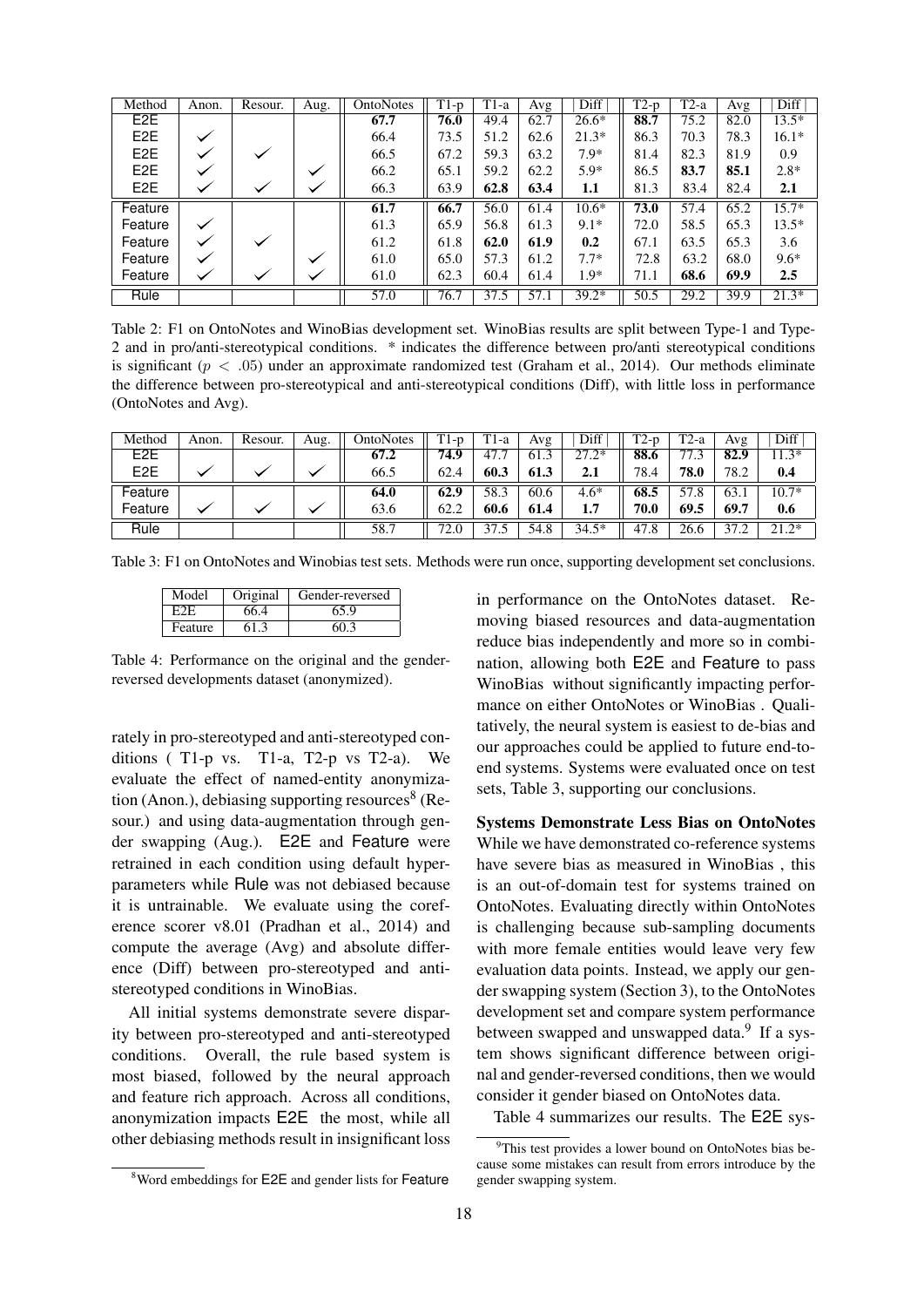tem does not demonstrate significant degradation in performance, while Feature loses roughly 1.0- F1.<sup>10</sup> This demonstrates that given sufficient alternative signal, systems often do ignore gender biased cues. On the other hand, WinoBias provides an analysis of system bias in an adversarial setup, showing, when examples are challenging, systems are likely to make gender biased predictions.

# 5 Related Work

Machine learning methods are designed to generalize from observation but if algorithms inadvertently learn to make predictions based on stereotyped associations they risk amplifying existing social problems. Several problematic instances have been demonstrated, for example, word embeddings can encode sexist stereotypes (Bolukbasi et al., 2016; Caliskan et al., 2017). Similar observations have been made in vision and language models (Zhao et al., 2017), online news (Ross and Carter, 2011), web search (Kay et al., 2015) and advertisements (Sweeney, 2013). In our work, we add a unique focus on co-reference, and propose simple general purpose methods for reducing bias.

Implicit human bias can come from imbalanced datasets. When making decisions on such datasets, it is usual that under-represented samples in the data are neglected since they do not influence the overall accuracy as much. For binary classification Kamishima et al. (2012, 2011) add a regularization term to their objective that penalizes biased predictions. Various other approaches have been proposed to produce "fair" classifiers (Calders et al., 2009; Feldman et al., 2015; Misra et al., 2016). For structured prediction, the work of Zhao et al. (2017) reduces bias by using corpus level constraints, but is only practical for models with specialized structure. Kusner et al. (2017) propose the method based on causal inference to achieve the model fairness where they do the data augmentation under specific cases, however, to the best of our knowledge, we are the first to propose data augmentation based on gender swapping in order to reduce gender bias.

Concurrent work (Rudinger et al., 2018) also studied gender bias in coreference resolution systems, and created a similar job title based, winograd-style, co-reference dataset to demon-

strate bias  $^{11}$ . Their work corroborates our findings of bias and expands the set of systems shown to be biased while we add a focus on debiasing methods. Future work can evaluate on both datasets.

# 6 Conclusion

Bias in NLP systems has the potential to not only mimic but also amplify stereotypes in society. For a prototypical problem, coreference, we provide a method for detecting such bias and show that three systems are significantly gender biased. We also provide evidence that systems, given sufficient cues, can ignore their bias. Finally, we present general purpose methods for making coreference models more robust to spurious, genderbiased cues while not incurring significant penalties on their performance on benchmark datasets.

# Acknowledgement

This work was supported in part by National Science Foundation Grant IIS-1760523, two NVIDIA GPU Grants, and a Google Faculty Research Award. We would like to thank Luke Zettlemoyer, Eunsol Choi, and Mohit Iyyer for helpful discussion and feedback.

#### References

- Shane Bergsma and Dekang Lin. 2006. Bootstrapping path-based pronoun resolution. In *ACL*.
- Tolga Bolukbasi, Kai-Wei Chang, James Zou, Venkatesh Saligrama, and Adam Kalai. 2016. Man is to computer programmer as woman is to homemaker? debiasing word embeddings. In *NIPS*.
- Toon Calders, Faisal Kamiran, and Mykola Pechenizkiy. 2009. Building classifiers with independency constraints. In *Data mining workshops, 2009. ICDMW'09. IEEE international conference on*. IEEE, pages 13–18.
- Aylin Caliskan, Joanna J Bryson, and Arvind Narayanan. 2017. Semantics derived automatically from language corpora contain human-like biases. *Science* 356(6334):183–186.
- Kevin Clark and Christopher D. Manning. 2016. Deep reinforcement learning for mention-ranking coreference models. In *Empirical Methods on Natural Language Processing*.
- Michael Collins. 2003. Head-driven statistical models for natural language parsing. *Computational linguistics* 29(4):589–637.

 $10$ We do not evaluate the Rule system as it cannot be train for anonymized input.

<sup>&</sup>lt;sup>11</sup>Their dataset also includes gender neutral pronouns and examples containing one job title instead of two.